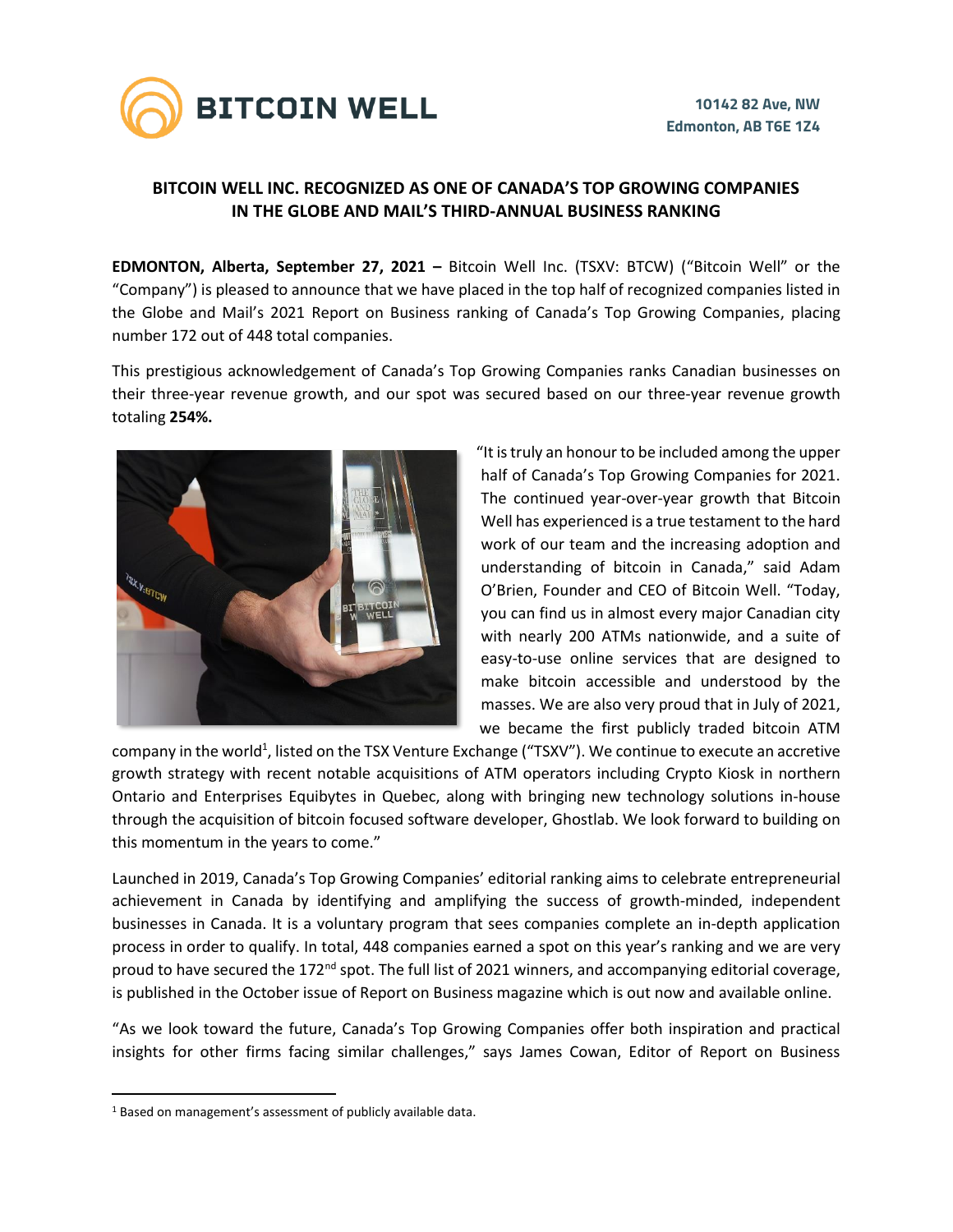

magazine. "The entrepreneurs behind these companies are smart, tenacious and unwavering in their commitment to their goals."

"Any business leader seeking inspiration should look no further than the 448 businesses on this year's Report on Business ranking of Canada's Top Growing Companies," says Phillip Crawley, Publisher and CEO of The Globe and Mail. "Their growth helps to make Canada a better place, and we are proud to bring their stories to our readers."



## **About The Globe and Mail**

The Globe and Mail is Canada's foremost news media company, leading the national discussion and causing policy change through brave and independent journalism since 1844. With award-winning coverage of business, politics and national affairs, The Globe and Mail newspaper reaches 6.4 million readers every week in print or digital formats, and Report on Business magazine reaches 2 million readers in print and digital every issue. The Globe and Mail's investment in innovative data science means that as the world continues to change, so does The Globe. The Globe and Mail is owned by Woodbridge, the investment arm of the Thomson family.

## **About Bitcoin Well**

Bitcoin Well offers convenient, secure and reliable ways to buy and sell bitcoin through a trusted Bitcoin ATM network and suite of web-based transaction services. The Company generates revenue and based on management's assessment of publicly-available data, is the first publicly traded Bitcoin ATM company in the world, with an enterprising consolidation strategy to deliver accretive and cost-effective expansion in North America and globally. As leaders of the longest-running, founder-led Bitcoin ATM company in Canada, management of Bitcoin Well brings deep operational capabilities that span the entire value chain along with access to proprietary, cutting-edge software development that supports further expansion. Sign up for our newsletter and follow us on LinkedIn, Twitter, YouTube, Facebook, and Instagram to keep up to date with our business.

## **Contact Information**

For investor information, please contact:

**Bitcoin Well** 10142 82 Avenue NW Edmonton, AB T6E 1Z4 bitcoinwell.com

**Adam O'Brien**, President & CEO or **Dave Bradley**, Chief Revenue Officer Tel: 1 888 711 3866 [ir@bitcoinwell.com](mailto:ir@bitcoinwell.com)